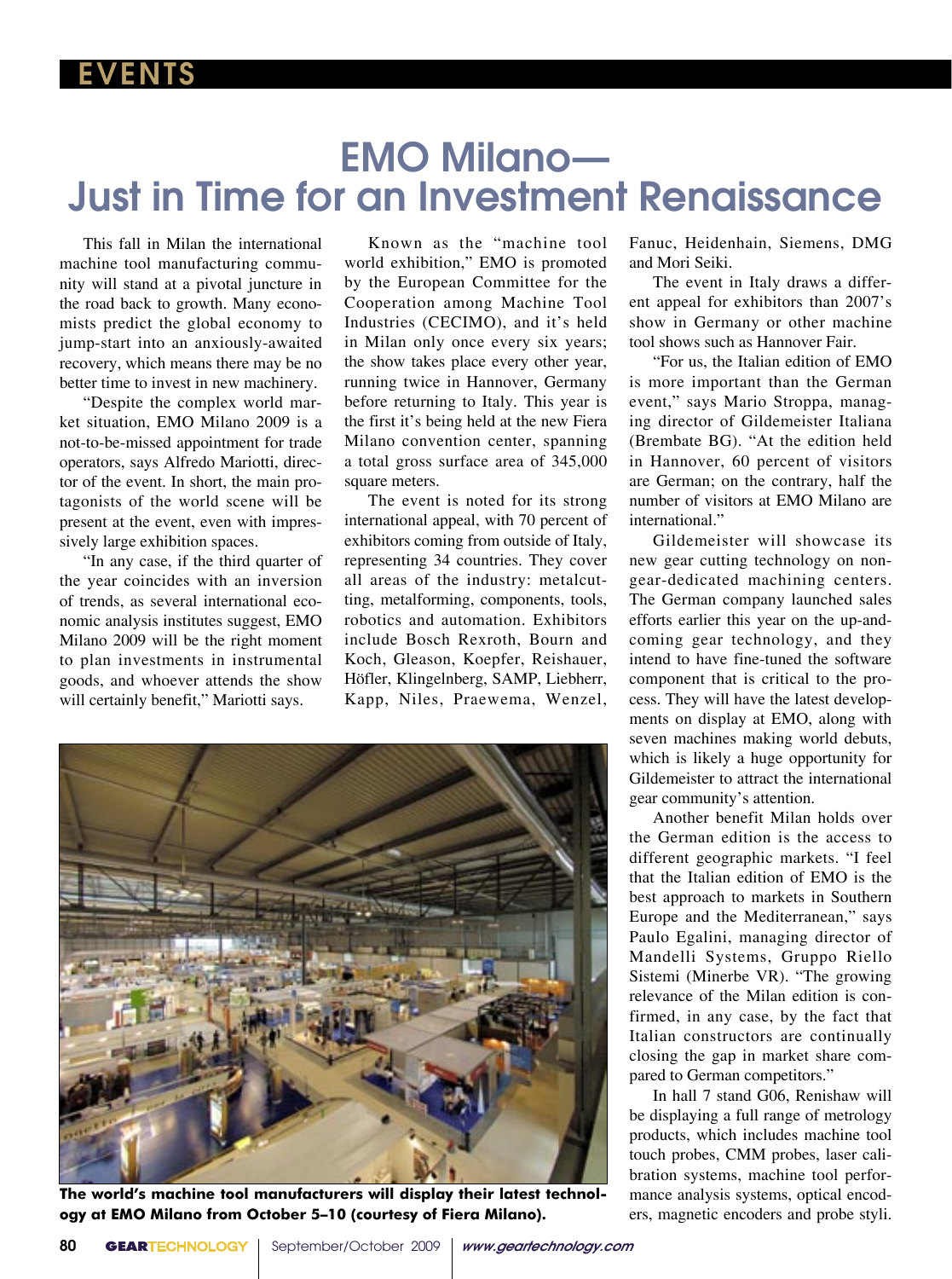

**Renishaw probes will be on dis**memshuw probes win be on uls-<br>play at EMO 2009 (courtesy of **Renishaw).** to the production matrice production of the production of the production of the production of the same of the <br>Hostings and the production of the same of the same of the same of the same of the same of the same of the same  $\sum_{i=1}^{n}$ 

Representatives will also be discussing Renishaw's new retrofit service for CMMs, which includes *MODUS*, Renishaw's first metrology software, as well as a new high-speed application for valve seat and guide measurement.

The MTConnect Institute is demonstrating the MTConnect Standard similarly to how it was presented at IMTS last fall in Chicago. An application will request data from sample devices over the Internet. Participants include Bosch Rexroth, Mahr GmbH, Agie Charmilles, Monnier + Zahner Ltd., Optical Gaging Products, Inc. and System Insights, Inc.

System insights, inc.<br>It's no news that sales for much of It's no hews that sates for much of<br>the products on display at EMO Milan are products on display at ENTO Millard. tors seem eager to show the world that research, development and innova $t_{\text{total}}$  are  $t_{\text{total}}$  and  $t_{\text{total}}$  and  $t_{\text{total}}$  that  $t_{\text{total}}$ Exhibitors and organizers express great optimism that once October  $\frac{1}{2}$  rolls around, manufacturers will be better positioned to make those investments they've been cautiously holding off on all year.

EMO Milano takes place October 5–10, 2009 at the Fiera Milano convention center in Italy. For more information, visit *www.emo-milan.com*.

## **QUALITY WHEN IT COUNTS! PRECISION GEARS AND MACHINING**



CIRCLE GEAR & MACHINING., INC<br>1501 SOUTH 55TH COURT CICERO, IL 60804 708-652-1000 FAX 708 652-1100

## TO COMPETE GLOBALLY YOU NEED THE RIGHT TEAM